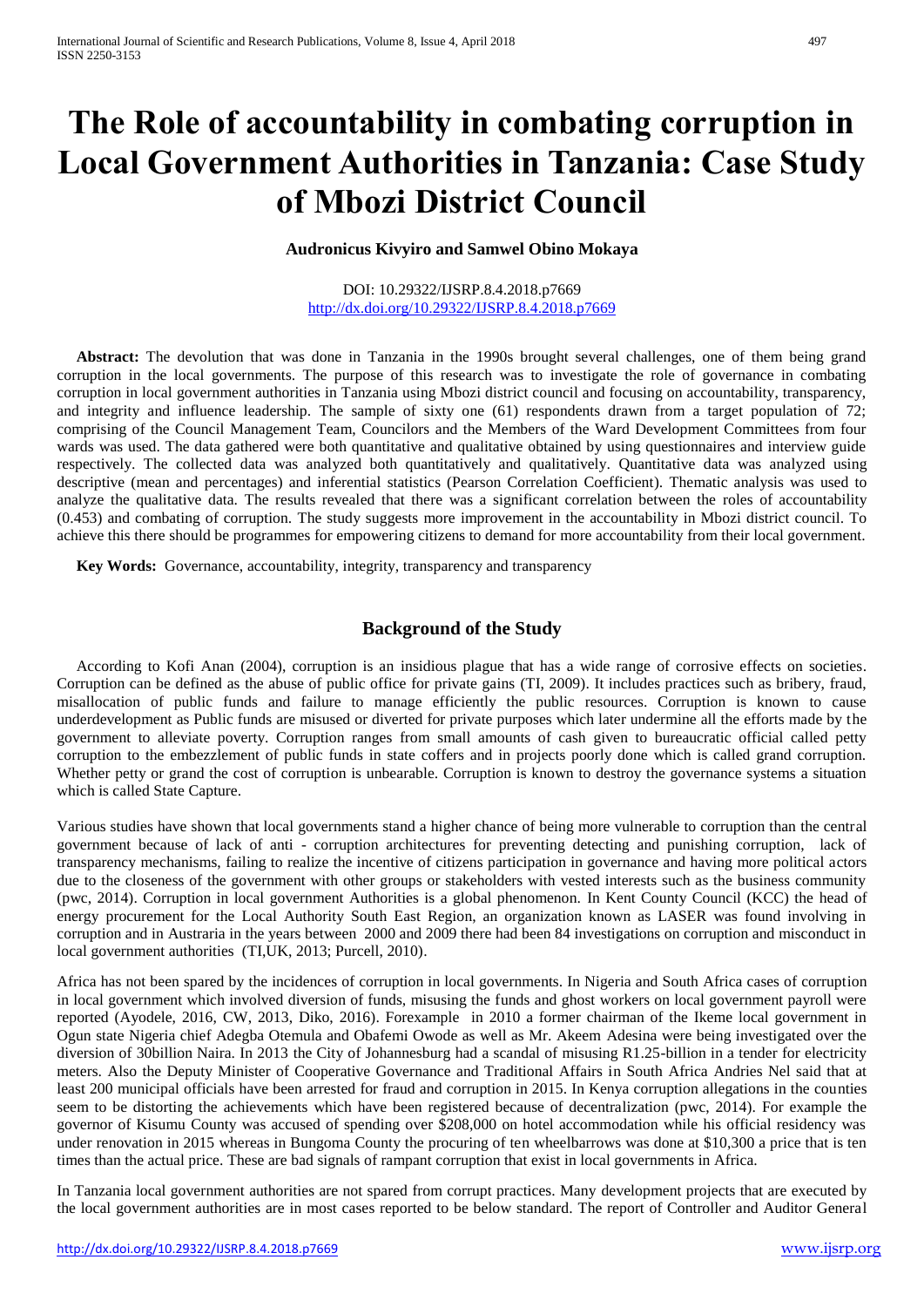every year report of the misuse of public funds in various local government authorities. This happens despite many laws such as the local Authority Finance Act, the local Authority Financial Memorandum and several others as well as several directives from the central government on good management of public resources (Kimario, 2014).

Corruption in local government authorities may take various forms. However many corrupt practices in the local governments are due to collusion between the Political elites and the public servants, collusion with the external and internal auditors as well as supervisory Ministries, ghost workers where fictitious names of workers are inserted in the payroll and inflated prices as well as tour payments (Ayodele, 2016). Recently in Tanzania in the whole country about 1000 ghost workers were removed from the Payroll (URT, 2017). Many of these were in the local government authorities and Mbozi District Council had 31 of ghost works removed from the payroll.

Corruption has several causes ranging from individual character and the organizations character in which it flourishes, these are termed as the demand and the supply side. There is linkage between governance and Corruption since Governance makes a reference to the manner in which governments discharge their functions. Poor governance perpetuates corruption (Wolf, 2000). Among the causes of corruption are regulations, characteristics of various systems, bureaucratic traditions, wages of public officials, systems of penalty to culprits, institutional controls, lack of transparency and the examples set by leaders (Tanzi, 1998).

Corruption can also be represented in a mathematical relationship by using the governance factors of Monopoly, Discretion and Accountability as  $C = M + D - A$  that is Corruption equals Monopoly (M) plus Discretion(D) minus Accountability(A) (Klitgaard, 1998). This formula gained a lot of acknowledgement worldwide as it captured the main root causes of corruption and was later to be modified by UNDP adding other governance factors of integrity and transparency through its program called enhancing AIT (UNDP, 2003). The formula thus became  $C = (M + D) - (A+I+T)$ . This, formula strengthens the theory that Corruption is primarily a failure in governance (Jenny Balboa, 2006).

The word governance has its origin in the Greek language and it refers to steering, therefore it is a complex mechanism involving various institutions, systems ,structures, processes, procedures, practices, relationships and the leadership behavior in the exercise of political, economic, and managerial or administrative authority in the running of public or private affairs (Kauzya, 2003). The United Nations Development Programme (UNDP, 1997) policy paper, defined governance as "the exercise of economic, political and administrative authority to manage a country's affairs at all levels where as World Bank defined governance as the method through which power is exercised in the management of a country's political, economic and social resources for development (WB, 1993; UNESCO, 2006).

Combating corruption requires that the root causes of it are attacked first. The good strategy for combating corruption cannot avoid the reforms of the state the reason being, certain roles and processes of states create a fertile ground for corruption (Tanzi, 1998). Several studies have demonstrated that decentralized local governance since it breaks monopoly and strengthens accountability by involving citizens in monitoring of government performance and demanding for correct actions by their local government can help in combating corruption (Shah, 2006). However if the structures of governance and citizen empowerment lacks in the local governments may lead to state capture by few elites in the local governments.

Maintaining the definition of governance as an act of steering it is important to understand what local governance would be. According to Kauzya, what determines local governance is the extent to which the local community is involved in the steering that is in determining the direction, according to their needs, problems, and priorities and hence in this sense governance ceases to be a matter of government only hence local governance refers to the exercise of governance at community level (Kauzya, 2003). This calls for a strategy to combat corruption in the local government that put the participation of citizens at the Centre of the battle.

Fighting corruption at the local government by enhancing governance can be the best way to curtail the vice. In United Kingdom for example the National Fraud Office in 2011 introduced a program known as Fight Fraud Locally (FFL) as a counter fraud strategy for local authorities (GOV.UK, 2016). Anticorruption programmes at local level given its small size and the closeness to citizens allows better adaptation to international standards (Asis, 2000). In Europe Transparency International has registered success in the fight against corruption at the local government level by informing the public that is raising their awareness about the problem and making them participate in the fight against corruption. Transparency International has also established the Advocacy and Legal Advisory Centre (ALACS) at the local levels (Elers *et al.,* 2010).

Local government is any unit or entity beneath the central government in a unitary system (or beneath the level of state government in a federal system (Nuno Ferreira da Cruz, 2015). It is a sub – national semi- autonomous level of government discharging its functions in a specificities geographical area be it an urban setting, rural setting a village or a suburb thus they are the forms of governments which are closest to the people (Mongi, 2015). Local governments are important avenues both politically and economically. They help in the provision of services particularly those in the periphery parts of the country and the also provide a forum for democratic participation of citizens in governance through discussion and decision making of matters affecting them as well as closer interaction between citizens and their leaders (URT, 2017).

The World Bank explains accountability as ensuring actions and decisions taken by public officials are subject to oversight so as to guarantee that government initiatives meet their stated objectives and respond to the needs of the community for which they are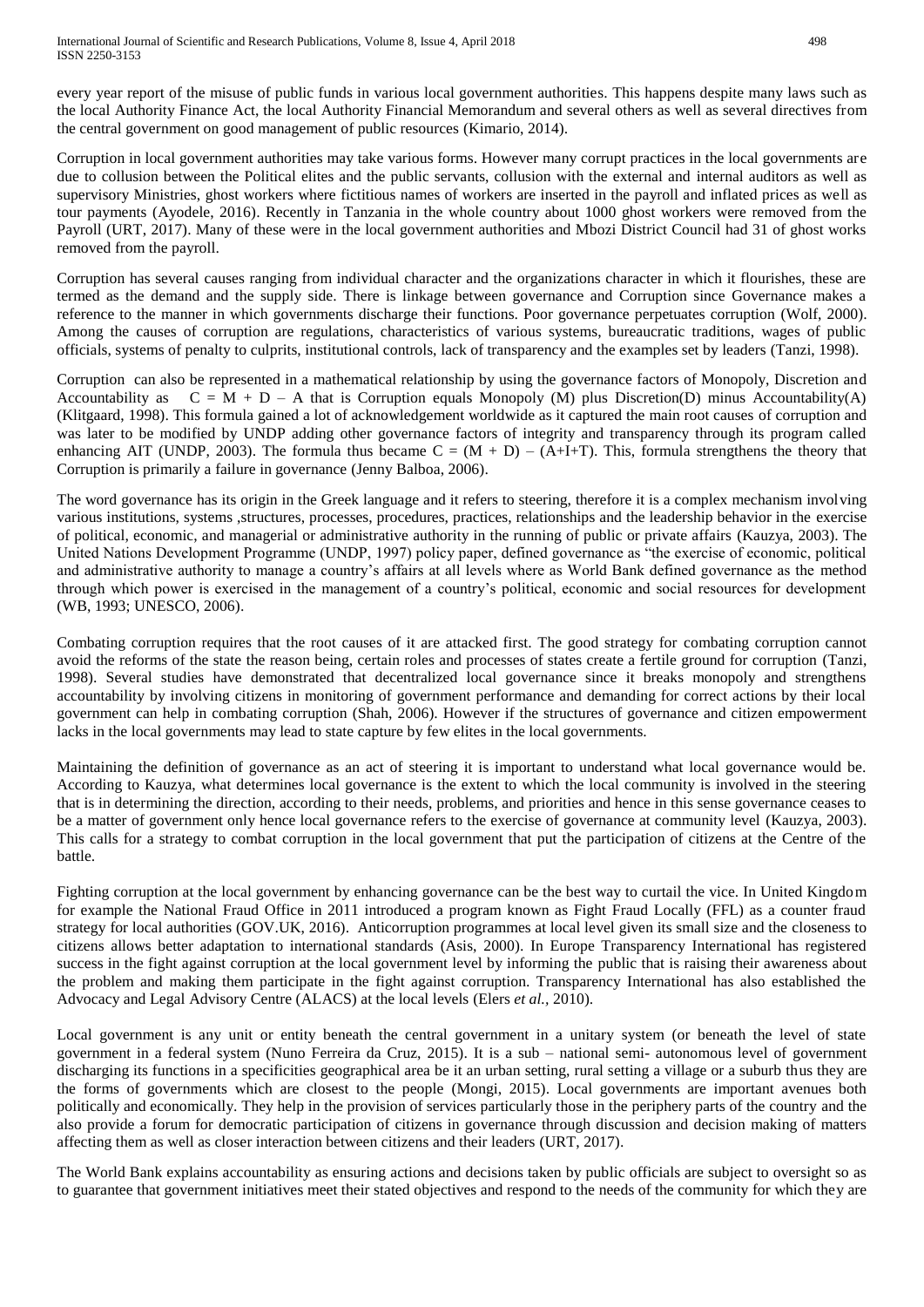International Journal of Scientific and Research Publications, Volume 8, Issue 4, April 2018 499 ISSN 2250-3153

meant to be benefiting, thereby contributing to better governance and poverty reduction. (WB, n.d.). These explanation actually is all about the relationship that should exist between the stakeholders. Accountability is enhanced through rules governing how representatives should behave and through processes that monitor their compliance, require them to justify their actions and provide a means of redress if they fail to act as they should (DFID, 2013). It is the Obligation, or responsibility of a person or organizations or entities to explain, answer, justify, and defend their actions or what they have done to another party who will observe, evaluate, and scrutinize that performance and they can give feedback, including reward and punishment. (Selaratana, 2009).

It is also a willingness to accept responsibility for our actions which is brought by clarity in what is expected. (PAYH, 2013, Office of the Auditor General of British Columbia, 2008). Therefore accountability is about relationships that should exist among stake holders. For local governments both internal and external accountability are important because Local Governance have various key stake holders. These stake holders include the Central governance, local government authorities, Civil Societies, Business community and International Non-Governmental organizations (INGO) and the local community itself. Therefore it is important to undertake key stakeholders and key player's analysis to be able to recognize who are the stakeholders in the local governance (Kauzya, 2003.).

The accountability mechanisms put for the local government authorities in Tanzania which include submission of financial reports, internal auditing and external auditing, ministries inspection and the auditing of the Public Procurement Regulatory agencies all fall on the supply side of accountability commonly referred to as vertical accountability. To have an effective anticorruption through accountability there should be a horizontal accountability that is various forms of civic engagement through civil society organizations to demand accountability which is referred to as social accountability (Makuba, 2013). It is the requirement that citizens and other government agencies have entry point to elicit the proper monitoring of the local government activities (Nuno Ferreira da Cruz, 2015).

#### **Problem Statement**

Tanzania aims at becoming a middle income economy and a semi- industrialized country by 2025. Five Years Development Plan (FYDP) 2016/17 – 20120/21 puts corruption as a second challenge towards realization of the dreams envisaged within the Plan (URT, 2016). Decentralization process has made the Local Government Authorities become the implementing organ of many of the Government functions (URT, 2017). Therefore the existence of rampant corruption in the Local Government Authorities becomes the stumbling block towards the success of the implementation of the five years development plan.

There have been many efforts to deal with the issues of corruption in Tanzania since independence. The National Anti-Corruption and Action Plan (NACSAPI was developed in 1999 to 2010 which had its second phase commonly known as NACSAP II running from 2011 to 2016. The research conducted by REPOA found that despite some registered success in the local government reforms in Tanzania corruption was still perceived as a problem in local governments (Tidemand & Msami, 2010).

Many studies on the role of governance in combating corruption have focused on National Government but little has been done to assess the challenges of governance at the local level. This research was therefore conducted to examine the role of governance in combating corruption in local government authorities in Tanzania, with Mbozi District Council as the case study.

# **Purpose of the Study**

The purpose of the study was to determine the role of accountability in combating corruption in local government authorities in Tanzania.

#### **Research Methodology**

This study used the case study research design. Case study design allowed the researcher to selects a small geographical area and investigate the matter closely. The Study used a sample size of 61 respondents drawn from a population of 72 people. Mixed sampling techniques involving both random sampling and purposive sampling was used. Both quantitative and qualitative data were collected. Quantitative data was collected by using the questionnaire with closed ended questions whereas qualitative data was obtained through key informant interview. Reliability of the questionnaire was obtained by calculating a Cronbach Alpha where the value obtained was 0.859. Data was analyzed both quantitatively using descriptive and inferential statics where by descriptive statistics involved determination of mean, percentages and correlation whereas inferential statistics employed multiple regression analysis and ANOVA.

#### **Results and discussion.**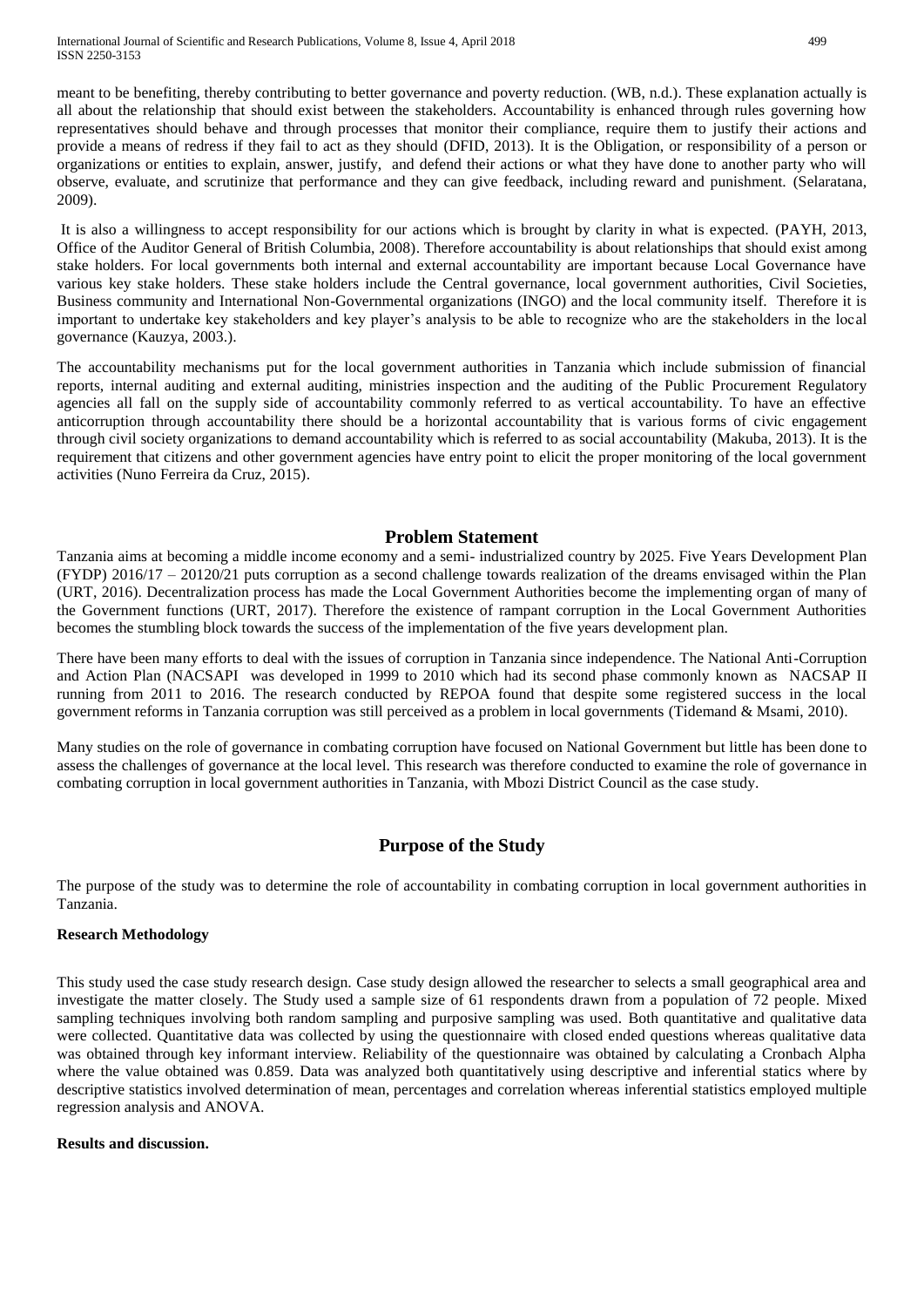# **Response Rate**

This study received a response rate of 90% whereas 68.01% were male and 31.91% were female. Majority of the respondents 59.57% were of the age between 38 and 57 followed by 25.54% who were youth of the age between 18 and 37. Those above 58 years of age were 14.89%.

# **The Role of accountability in Combating Corruption in local government authorities**

# **(a) Internal (Horizontal) Accountability**

Seven attributes of internal accountability to mention capacity of oversight committees, number of internal auditors, independence of the internal unit, Management reaction on the findings of the internal audit unit, ability of the citizens to hold accountable their leaders and citizens participation in the following up the performance of the council which was measured as participation of citizens in planning, monitoring and evaluation. The Mean for each of the attributes was computed and where the lowest was 1 for very much disagree and the highest was 5 for very much agree. The results obtained were as shown in Table 1.

#### Table 1 Mean of internal accountability

| $S/N$ . | Attributes                                                                                  | Mean |
|---------|---------------------------------------------------------------------------------------------|------|
|         | The oversight committees have the capacity to scrutinize the financial reports presented    | 3.85 |
|         | before them                                                                                 |      |
|         | The number Internal Auditors in the council is adequate to audit regularly all the council  | 3.04 |
|         | accounts and projects                                                                       |      |
| 3       | The Internal Audit Unit is independent enough to be able to unearth the financial           | 3.30 |
|         | mismanagement/corruption in the council                                                     |      |
| 4       | The management take seriously the findings/recommendations from the internal audit          | 3.32 |
|         | and oversight committees                                                                    |      |
| 5       | There are laid down procedures that give chance to hold accountable their leaders when      | 3.45 |
|         | there are scandals of corruption within the council                                         |      |
| 6       | There are civil society organizations within the district which are giving awareness to     | 3.49 |
|         | the citizens on their role to hold the leadership accountable                               |      |
|         | The citizens participate fully in the planning, monitoring and evaluation of all activities | 2.94 |
|         | of the district council                                                                     |      |
|         | <b>Overall Mean</b> $(N=47)$                                                                | 3.34 |

According to the results some attributes were high above the overall mean. The oversight committees having the capacity to scrutinize was rated at the mean of 3.85, followed by presence of civil society organizations within the district that give awareness to citizens on their rights to hold leaders accountable rated at the mean of 3.49 and then presence of the laid down procedures to hold leaders accountable rated at the mean of 3.45. These findings are consistent with the popular view that accountability is ensured when the actions and decisions of public officials are subject to oversight scrutiny and that it is enhanced when there are rules governing how the peoples representatives monitor the compliance and decisions of public officials and the presence of civil societies that create the organized citizenry who able to demand accountability from the government (DFID, 2013,WB, 1997, REPOA, 2008).

The other attributes were below the overall mean whereby the management taking seriously the recommendations from the internal audit unit led with the mean of 3.32 followed by independence of the internal audit unit with the mean of 3.30 and presence of enough internal auditors with the mean of 3.04. The scores though below the overall mean but they are all above the expected average of 2.5 which imply that the aspects of internal auditing within the council play a great role in the combating of corruption, however as found in the study conducted by (Mkenda, 2013) this role was being undermined by the presence of political and bureaucracy in the public sector which tend to overlook the inspection powers given to the internal auditors.

Lastly citizen's participation in the planning was ranked low with the mean of 2.97 implying that there was low citizen's participation in Mbozi district Council. The findings contradict with the response from the interview who contended that in Mbozi district council citizens from the grass roots participated fully in the Planning, monitoring of the Council activities. The interviewee had this to say "the *planning and budgeting procedure start at the village level where the citizens suggest their priorities which are taken on board when the district budget is compiled"*.

The overall mean value of 3.34 which was obtained for the attributes of internal accountability suggesting a weakness in the internal accountability mechanisms. These findings are in congruence with the findings by (REPOA, 2008) who found that accountability within the councils was still weak mainly citing the reasons to be little awareness of the citizens of the mechanisms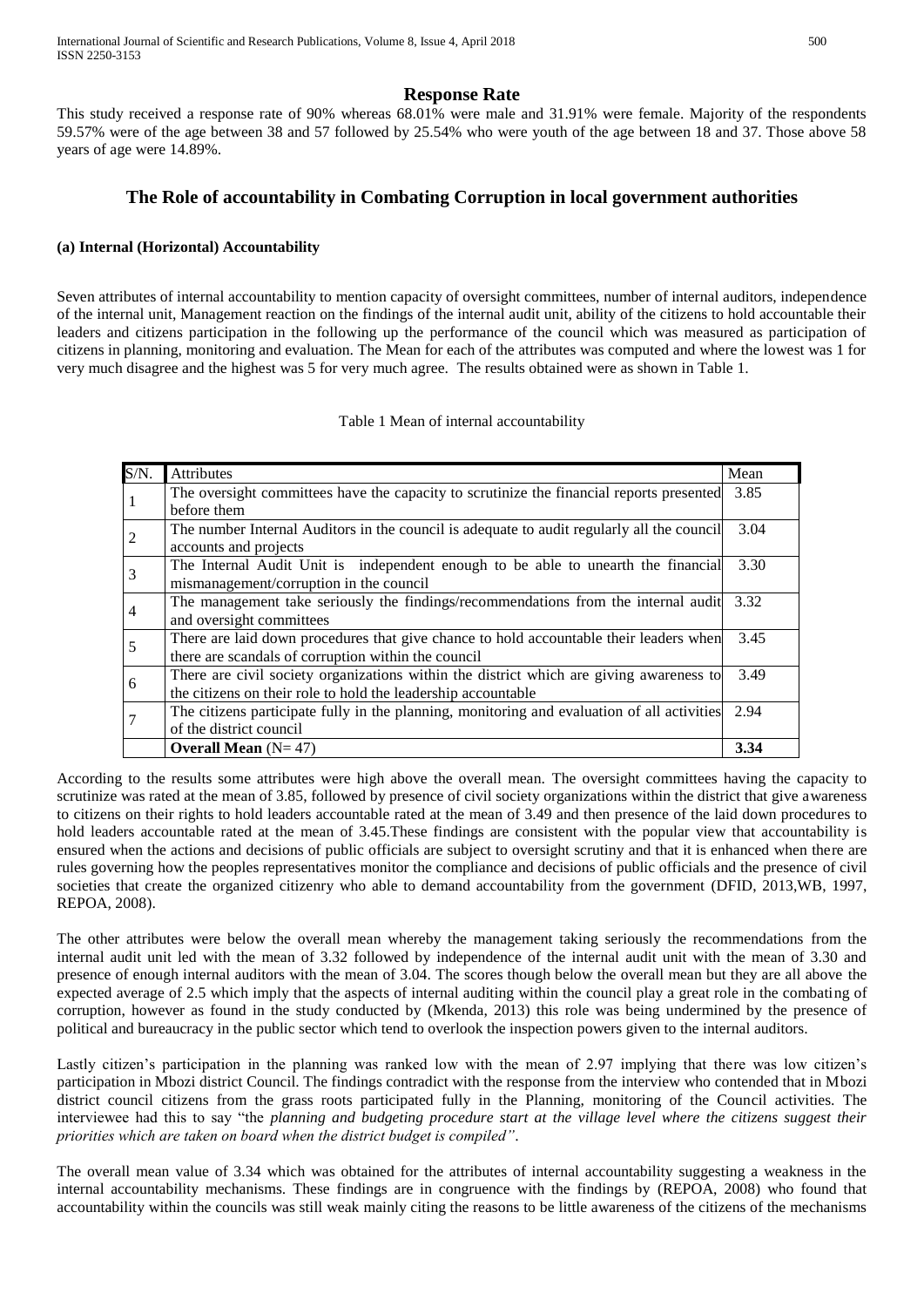International Journal of Scientific and Research Publications, Volume 8, Issue 4, April 2018 501 ISSN 2250-3153

provided for them to enforce accountability and the councilors not grasping the powers given to them by law. This findings is further found in the responses of the interviewee who said "*Despite the presence of the good system of accountability the weakness are mainly due to the councilors not putting ahead the wider interests of the council but their personal interest of reaping money by threating the council employees who are suspected of being corrupt instead of taking action against them. They therefore end up protecting the corrupt officials who bribe them".*

# **(b) External (Vertical) Accountability**

The attributes that were studied under external accountability in the councils were the presence of the external accountability framework, timing of the external agencies in executing their role as far as combating of corruption is concerned and whether the management take seriously the recommendations of the external accountability bodies. The findings are as shown in Table 2.

## Table 2 External accountability mean

| S/N            | Attribute                                                                                                                                     | Mean |
|----------------|-----------------------------------------------------------------------------------------------------------------------------------------------|------|
| 1              | There is an external accountability framework within the council that involve the CAG,<br>PPA and PCCB                                        | 3.45 |
| $\overline{2}$ | The work of these external accountability bodies comes when mismanagement has already $3.26$<br>occurred hence helps not to combat corruption |      |
| $\overline{3}$ | The management do not take seriously the recommendations from these external [2.94]<br>accountability agencies                                |      |
| $\overline{4}$ | Some of these accountability institutions have no offices within the council areas                                                            | 3.11 |
|                | <b>Overall Mean</b> $(N=47)$                                                                                                                  | 3.19 |

The findings show that the presence of the external framework of accountability which involves bodies such as CAG, PPRA and PCCA was rated at 3.45 which implies that the mechanism existed. However, the work of these bodies coming after the mismanagement had occurred was rated at 3.26 implying that they were doing a postmortem job; this was followed by lack of offices to some of these external accountability bodies within the district rated at the mean of 3.11. The findings are consistent with the findings from the interviewee who noted that many of these organizations were seen to be working following up the mismanagement and PCCB was cited as leading among those following up the already happened public resource mismanagement. The interviewee had this to say*" Most of these institutions especially the PCCB follow only when there is the mismanagement, this is the time you see them busy looking for documents and interrogating the council officials, the CAG Audits once a year unless something special has happened likewise the PPRA they seldom visits the Council*". The management taking seriously the recommendations of the external accountability bodies was rated at 2.94 implying that the Management was not motivated to work on the recommendations provided to them by the external accountability institutions.

The results showed that the overall mean was 3.19 indicating that more than half of the respondents agreed that there was the external accountability framework that include agencies such as CAG, PCCB and PPRA exists and functions but it leaves a desire to do more than what it is currently done in order to combat corruption, they also agreed that these agencies have not been able to bring an end to corruption. These findings are in agreement with the findings of Aiko (2015) on the fight against corruption where Citizens indicated their dissatisfaction with the efforts in the fight against corruption despite the presence of accountability organs such as CAG, PCCB and PPRA.

The Study also conducted the Correlation analysis between the aspects of accountability and the strategies to combat corruption with the aim of determining the influence of each of the aspects of accountability on the methods used to combat corruption. The results obtained were as shown in table 3

Table 3 Pearson Correlation of Account.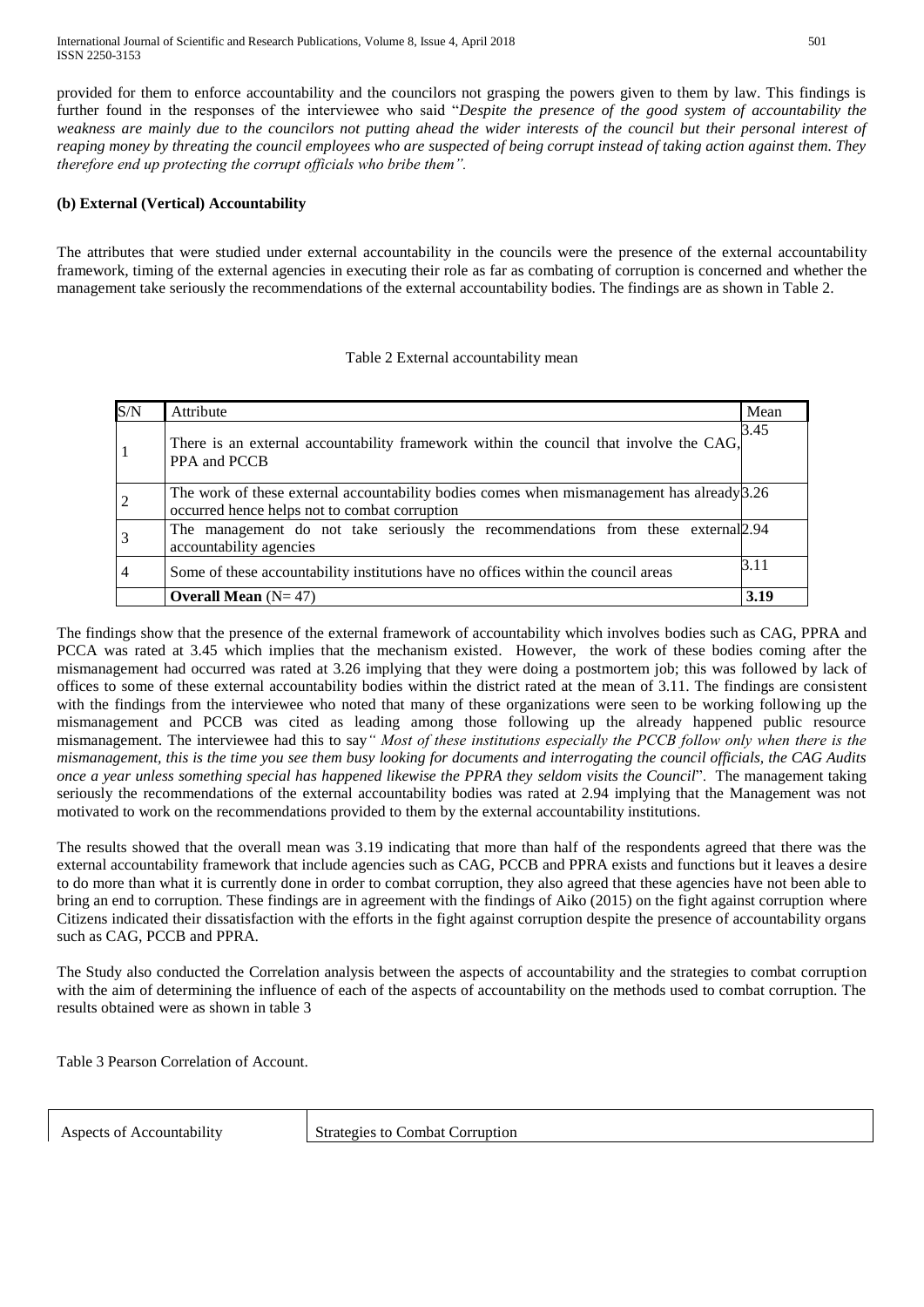|                                                                            | identifying                | empowerin             | Presence of          | Monitoring<br>LGA. | Engages<br>other | Punishing          |
|----------------------------------------------------------------------------|----------------------------|-----------------------|----------------------|--------------------|------------------|--------------------|
|                                                                            | Corruption                 | the<br>$\mathbf{g}$   | a well-built         | Performanc         | agencies such    | the                |
| Presence of internal accountability                                        | risks earlier<br>$.415***$ | community<br>$.400**$ | coalition<br>$.311*$ | e<br>.224          | as PCCB<br>.228  | corrupt<br>$.338*$ |
| <b>Oversight Committees Capacity</b>                                       | $.342*$                    | .082                  | .280                 | $.298*$            | $.305*$          | $.297*$            |
| Internal Auditors are enough                                               | .194                       | .202                  | .059                 | .053               | .117             | .071               |
| Internal Audit Unit is free                                                | .120                       | .135                  | .081                 | .284               | .068             | .187               |
| seriousness on the recommendations<br>of Internal Audit unit               | .045                       | .189                  | .094                 | .080               | .029             | .080               |
| Procedure to hold accountable leaders                                      | $.321*$                    | $.302*$               | $.368*$              | $.481***$          | $.477***$        | $.490**$           |
| CSOs to give awareness to the citizens                                     | .231                       | .230                  | $.316^*$             | $.420^{**}$        | .167             | .224               |
| The citizens participate fully in the<br>council activities                | .194                       | .232                  | $.351*$              | $.329*$            | .281             | $.408^{**}$        |
| Presence external accountability                                           | $.443***$                  | .272                  | $.353*$              | $.318*$            | $.445***$        | $.409***$          |
| External Accountability institutions<br>work in time to prevent Corruption | .173                       | .050                  | .018                 | .018               | .117             | .201               |
| Adhering to external accountability<br>recommendations                     | $.372*$                    | .055                  | .219                 | .259               | $.374***$        | .272               |
| accountability<br>Presence<br>external<br>bodies in the district           | .013                       | .077                  | .045                 | .012               | .140             | .114               |

\*\*. Correlation is significant at the 0.01 level (2-tailed).

\*. Correlation is significant at the 0.05 level (2-tailed).

From the results it was found that presence of the internal accountability frame work had varied results with the methods to combat corruption some being significantly correlated and other not significantly correlated. For instance it was positively and significantly correlated with four out of the six methods (Techniques) to combat corruption namely identifying corruption risks (0.415), empowering the community to be whistle blowers (4.00), presence of a well-built coalition of stakeholders (0.311) and punishing those found to be corrupt (0.338). It was however not significantly correlated with other two aspects though had positive coefficient which are monitoring the LGA performance (0.224) contrary to the expectation as it is expected that monitoring of the LGA performance is part of the internal accountability mechanisms, also the council engaging other agencies such as PCCB (0.228) as expected because the other agencies like PCCB are not part of the internal accountability framework.

Oversight having the Capacity to supervise and scrutinize reports from the management was positively and significantly correlate with four aspects of the techniques or strategies to combat corruption namely identifying corruption risks (0.342), monitoring the LGA performance (0.298), engaging other agencies such as PCCB (0.305) and punishing those found to be corrupt (0.297). This aspect though having a positive Pearson Correlation Coefficient was found not to be significant with empowering the community to be whistle blowers (0.082) and presence of a well-built coalition (0.280). This implies that there is no strong relationship between the capacity of the oversight committees and the community being empowered to be whistle blowers and presence of a well-built coalition of stake holders.

The internal auditor being enough to carry out the duties assigned to them was not significantly correlated with all the combating of corruption strategies though having positive coefficients. Though not significant some of the coefficients had a slightly higher value for instance identification of corruption risks (0.194), empowering the community to be whistle blowers (0.202) and engaging other agencies such as PCCB (0.117) compared to presence of well-built coalition of stake holders (0.059), monitoring of the LGA performance (0.53) and punishing those found to be corrupt. These results show that the number of the internal auditors is not a strong factor in the combating of corruption.

The freedom of the Internal Audit Unit was not significantly correlated with all the combating of corruption strategies though having positive coefficients. Though not significant some of the coefficients had a slightly higher value for instance identification of corruption risks (0.120), empowering the community to be whistle blowers (0.135), monitoring the LGA performance (0.284)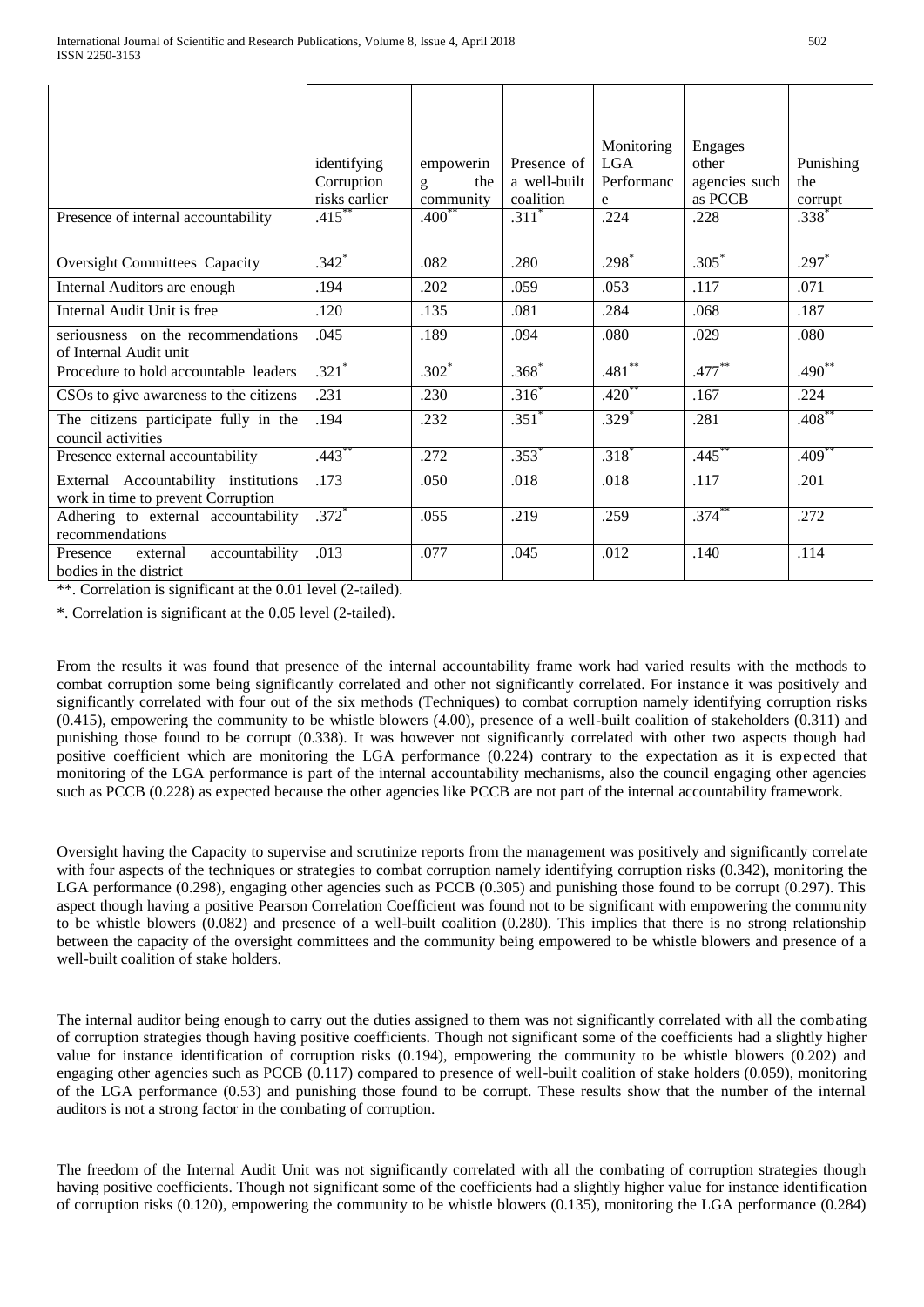and punishing those found to be corrupt (0.187) compared to presence of well-built coalition of stake holders (0.081), and the Council engaging other agencies such as PCCB. The results are contrary to the popular belief that a free internal audit unit will have a significant impact in the combating of corruption.

The Management taking seriously recommendations from the internal audit unit was not significantly correlated and have very low coefficients with all the strategies to combat corruption. It has however good to not that the coefficients were all positive thus indicating a weak relationship. The Coefficients were, for identifying corruption risks earlier (0.045), empowering the community to be whistle blowers (0.189), presence of a well-built coalition of stake holders (0.094), monitoring of the LGA performance (0.080), the council engaging other agencies such as PCCB (0.029) and punishing those found to be corrupt (0.080). The findings are contrary to the popular belief that the internal audit recommendations help the management to take administrative actions to prevent corruption, so it is expected that they will take seriously the recommendations.

Presence of the procedures that give chance for the citizens to hold the leaders accountable was correlated with all the strategies used to combat corruption. The findings showed that some had high significance than the other. For instance punishing those found to be corrupt (0.490) had a high coefficient followed by monitoring of the LGA performance (0.481) and then the council engaging other agencies such as PCCB (0.477). The other coefficients were presence of a well-built coalition of stake holders (0.368) followed by identifying corruption risks earlier (0.321), empowering the community to be whistle blowers (0.302).

Presence of Civil Societies that provide awareness to citizens was significantly correlated with only two aspects namely monitoring of the LGA performance (0.420) followed by presence of the well-built coalition of stake holders (0.316). Although not significantly correlated presence of civil societies which provide awareness to the citizens had positive correlation with other aspects such as identifying corruption risks earlier (0.231) and empowering the community to be whistle blowers (0.230) which is contrary to the popular view that civil societies are good at empowering the community. The aspect of punishing those found to be corrupt (0.224) and lastly the council engaging other agencies such as PCCB (0.167) had also positive correlation coefficients though low which is not a problem as it is not the role of the civil societies to engage PCCB and punishing those found to be corrupt.

The Citizens participating in all council activities from planning, monitoring and evaluation was positively and significantly correlated with three aspects namely punishing those found to be corrupt(0.408) followed by presence of a well-built coalition(0.351) and then monitoring the LGA performance (0.329). The other aspects were not significantly correlated but had positive correlation in the order that they had the coefficients which are the council engaging other agencies such as PCCB (0.281), empowering the community to be whistle blowers (0.232) and identifying corruption risks earlier (0.194).

Presence of the external accountability framework was significantly and positively correlated with five aspects in the order of council engaging other agencies such as PCCB (0.445), identifying corruption risks(0.443), punishing those found to be corrupt(0.409), presence of well-built coalition of stake holders( $0.353$ ) and monitoring of the LGA performance( $0.318$ ). The aspect which was not significantly correlated was empowering the community to be whistle blowers (0.272). Although not significant the correlation is not very low thus indicating some relationship between them.

Accountability working in time to prevent corruption from taking place was not significantly correlated with any of the strategies to combat corruption. The aspects had low correlation coefficients which varies in strength in the order of punishing those found to be corrupt (0.201), identifying corruption risks earlier (0.173), monitoring the LGA performance (0.117), empowering the community to be whistle blowers(0.50), presence of well-built coalition with stake holders(0.018) and monitoring of the LGA performance (0.018). The findings indicated low and non-significant correlations contrary to what would be expected of the timely performance of these external accountability bodies with strategies to combating of corrupt

The Management taking seriously the recommendations of the external accountability institutions was found to correlate with only two aspects of combating corruption namely the council engaging other agencies such as PCCB(0.374) followed by identifying corruption risks earlier (0.372). Management taking seriously recommendations from the external accountability institutions was not significantly correlated with the strategies to combat corruption. Although not significantly correlated they had differing degrees of strength in the order from high to low of punishing those found to be corrupt(0.272), monitoring the LGA performance(0.259), presence of well-built coalition of stake holders (0.219) and empowering the community to be whistle blowers (0.055).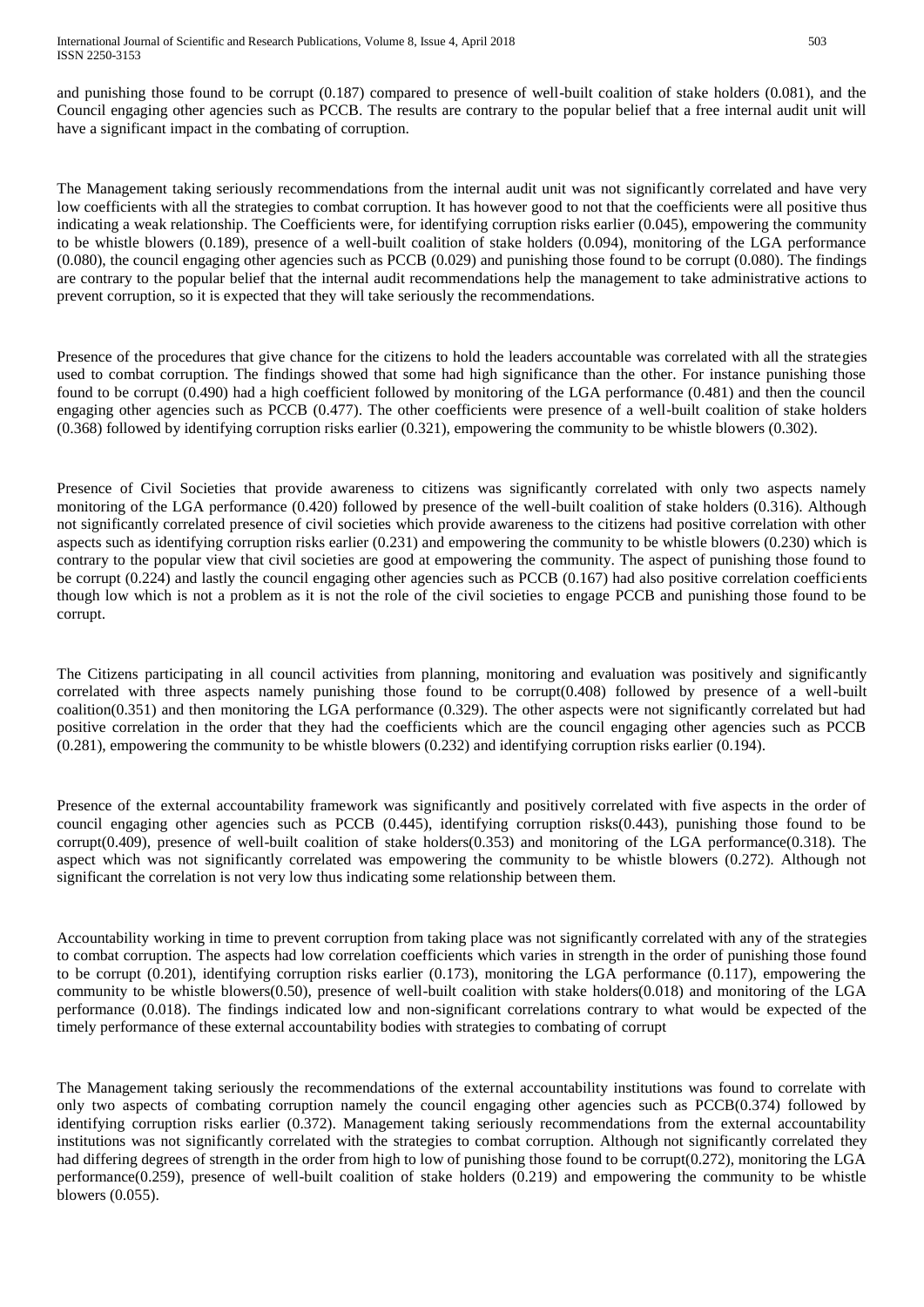Presence of offices of accountability institutions within the council was not significantly correlated with any of the aspects of the strategies used to combat corruption and had low coefficients. The coefficients in the order of decreasing were such as the council engaging other agencies such as PCCB (0.140), punishing those found to be corrupt (0.114), empowering the community to be whistle blowers (0.077), presence of a well-built coalition of stake holders (0.045), identifying corruption risks earlier (0.013) and monitoring of the LGA performance (0.012). The findings are contrary to what is expected that the closer the offices of these external accountability bodies the more effective they would be in combating corruption.

The respondents views on the role of effective accountability in combating Corruption were also sought where they were required to rate it on the Likert scale from 1 to 5 where 1 was very low, 2 was low, 3 was somehow high, 4 was high and 5 was very high. The Percentage of the responses were plotted in the bar charts and the results are as shown in Figure 1.



Figure 2 Role of Accountability

The results showed that large number of respondents agreed that accountability was important in Combating corruption whereby 38.30% ranked the role of accountability as somehow high and 25.30% ranked the role of accountability as high while 17.02% ranked it at very high. Only 10.64% of respondents ranked the importance of accountability as very low and 8.51% ranked it at low. From these findings it is clear that effective accountability play an important role in combating corruption. This supports postulation that an effective anticorruption requires effective accountability which involves a horizontal form accountability that has an element of civic engagement through organized civil societies something known as social accountability as well as the engagement of other government agencies (Makuba, 2013, Cruz, 2015 ). Lack of effective accountability was found to perpetuate corruption in Meru district Council (Muro, 2015) and therefore role of effective accountability in combating corruption is indispensable as found in the study conducted in Nigeria on the Accountability and Anti-Corruption (Okekeocha, 2013).

The respondents were also asked to rate the effectiveness of accountability in Mbozi District Council. The opinions of the respondents were computed in percentages and then plotted in a bar chart. The results of their opinions are as shown in Figure 2.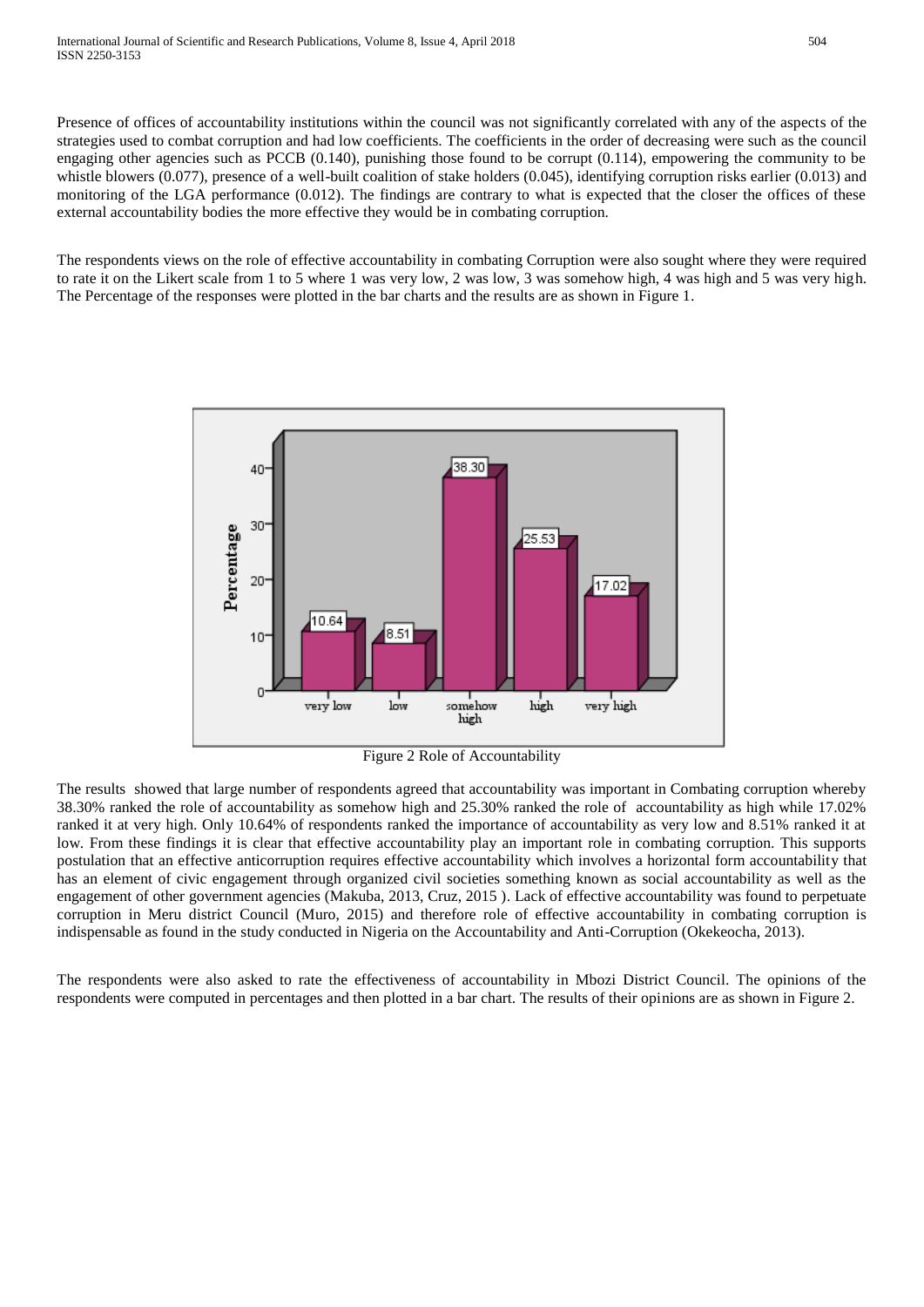

Figure 4.7 Effectiveness of accountability

The findings indicated that the opinion were uniformly distributed where by 36. 17% were of the opinion that the level of accountability was somehow high while on both extreme of the distribution there is equal percentage of 31.9% whose opinion is either very low to low or high to very high. These findings showed that accountability in Mbozi District Council was still weak and hence not able to Combat Corruption.

## **Hypothesis Testing**

#### Hypothesis 1: *Accountability does not play an effective role in combating corruption in local government authorities in Tanzania*.

To test the hypothesis which states that accountability does not play an effective role in combating corruption in local government authorities in Tanzania a Pearson Correlation was used. The results of the test are summarized in table 4.4. The results show that combating of corruption had a significant and positive relationship with seven out of twelve attributes of effective accountability while had a positive and non-significant relationship with five of them. Those with significant relationship were; presence of the internal accountability framework (0.391), oversight committees capacity (0.330), presence of procedures to hold leaders accountable (0.505), civil societies give awareness to citizens (0.321), citizens participating fully in planning, monitoring and evaluation of all activities of the council (0.372), presence of the external accountability framework (0.462) and management taking seriously recommendations of external accountability bodies (0.320). Those which had a non-significant relationship were; internal auditors being enough (0.118), freedom of the internal audit unit (0.125), management taking seriously the recommendations from the internal audit (0.006), timely working of the external accountability bodies to prevent corruption (0.089), and external accountability bodies having offices in the district premises(0.020). Something of importance to note here is that presence of the laid down procedure to hold the leadership accountable had the highest significance, followed by presence of external framework, presence of the internal frameworks, citizens participation in all activities of the council, oversight having the capacity, presence of civil societies giving awareness to citizens and management taking seriously recommendations from the external accountability bodies. For those which were not significant; management taking seriously the recommendations of the internal audit had the lowest significance followed by external accountability bodies having offices in the district premises, external accountability bodies working in time to prevent corruption, presence of enough internal auditors to carry out their duties and the freedom of the internal audit unit. The overall correlation between accountability and combating of corruption was established at 0.453. The results imply that effective accountability had a positive and significant role in combating corruption in the local government authorities in Tanzania, thus the hypothesis is rejected.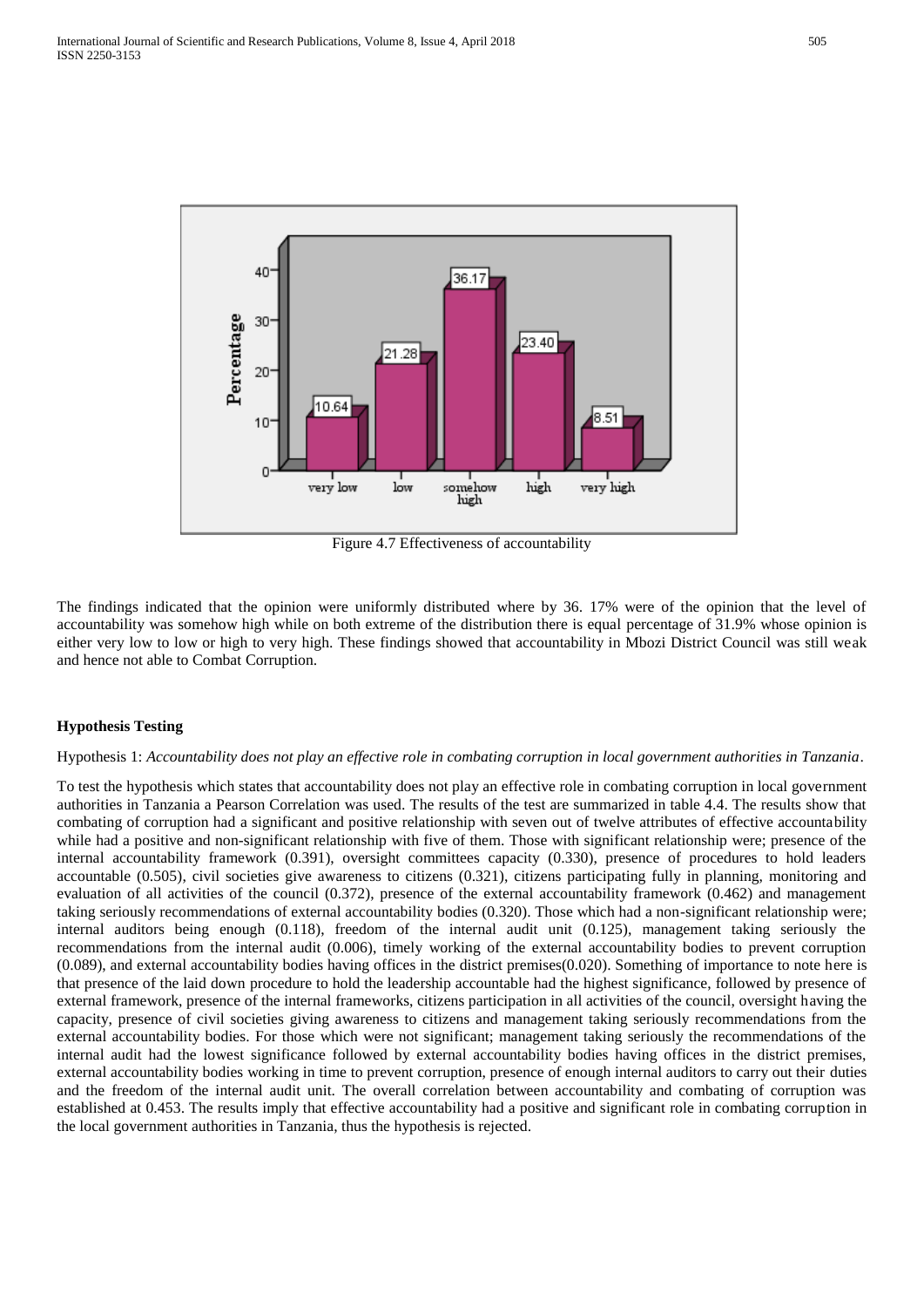| <b>Accountability Attributes</b>                                                                                       | Correlation         |
|------------------------------------------------------------------------------------------------------------------------|---------------------|
| There is an internal accountability framework within the council                                                       | .391'''             |
| Oversight Committees have the Capacity                                                                                 | $.330*$             |
| Internal Auditors are enough to carry out the duties                                                                   | .118                |
| Internal Audit Unit is free to carry out its duties                                                                    | .125                |
| Management take seriously recommendations of Internal Audit                                                            | .006                |
| There are laid down procedures to hold accountable their leaders                                                       | $.505***$           |
| CSO to give awareness to the citizens on their role to hold the leadership<br>accountable                              | $.321$ <sup>*</sup> |
| The citizens participate fully in the planning, monitoring and evaluation of all<br>activities of the district council | $.372*$             |
| There is an external accountability framework within the council                                                       | $.462$ **           |
| External Accountability institutions work in time to prevent Corruption                                                | .089                |
| Management take seriously recommendations from External Accountability<br>Institutions                                 | $.320*$             |
| External accountability bodies have their offices in the district                                                      | .020                |
| <b>Overall Effectiveness of accountability</b>                                                                         | $.453^{**}$         |

#### Table 4.4 Pearson Correlation of Accountability with combating of Corruption.

\*\*. Correlation is significant at the 0.01 level (2-tailed).

\*. Correlation is significant at the 0.05 level (2-tailed).

# **Conclusions**

According to the findings of this study, it was concluded that there was in place a governance system in Mbozi District Council provided by the laws that establish and direct the practices of running the Local government Authorities in Tanzania. Effectiveness of accountability within the local government was measured through internal (horizontal accountability) and external (vertical accountability). The role of internal framework of accountability within the council which involved presence of the laid down procedures to hold leaders accountable, citizens participation in the all stages of planning up to evaluation of council activities, capacity of the oversight committees and the presence of civil society organizations to empower citizens played a significant role in combating corruption while for external accountability its presence and the council management taking seriously their recommendations played a role in combating corruption. There was a strong positive relationship between accountability and combating of corruption. There was a significant positive correlation between accountability and combating corruption, implying that effective accountability played a great role in combating corruption.

# **Recommendations**

The standing committees of the councils which are the oversight institutions established by the local Government Act should be empowered through capacity building. The PO – RALG should have programmes for training councilors in important issues of governance and their roles to oversee that the employees of the council and other leaders are showing stewardship in the performance of their duties.

Citizens need to be organized in their communities and get empowered. The villages and Wards are the best avenues where many citizens can be reached. When the citizens despite their low level of education will develop the understanding of what to expect from their leaders accountability will be effective. The Civil Society Organizations (CSO) that deal with the issues of anti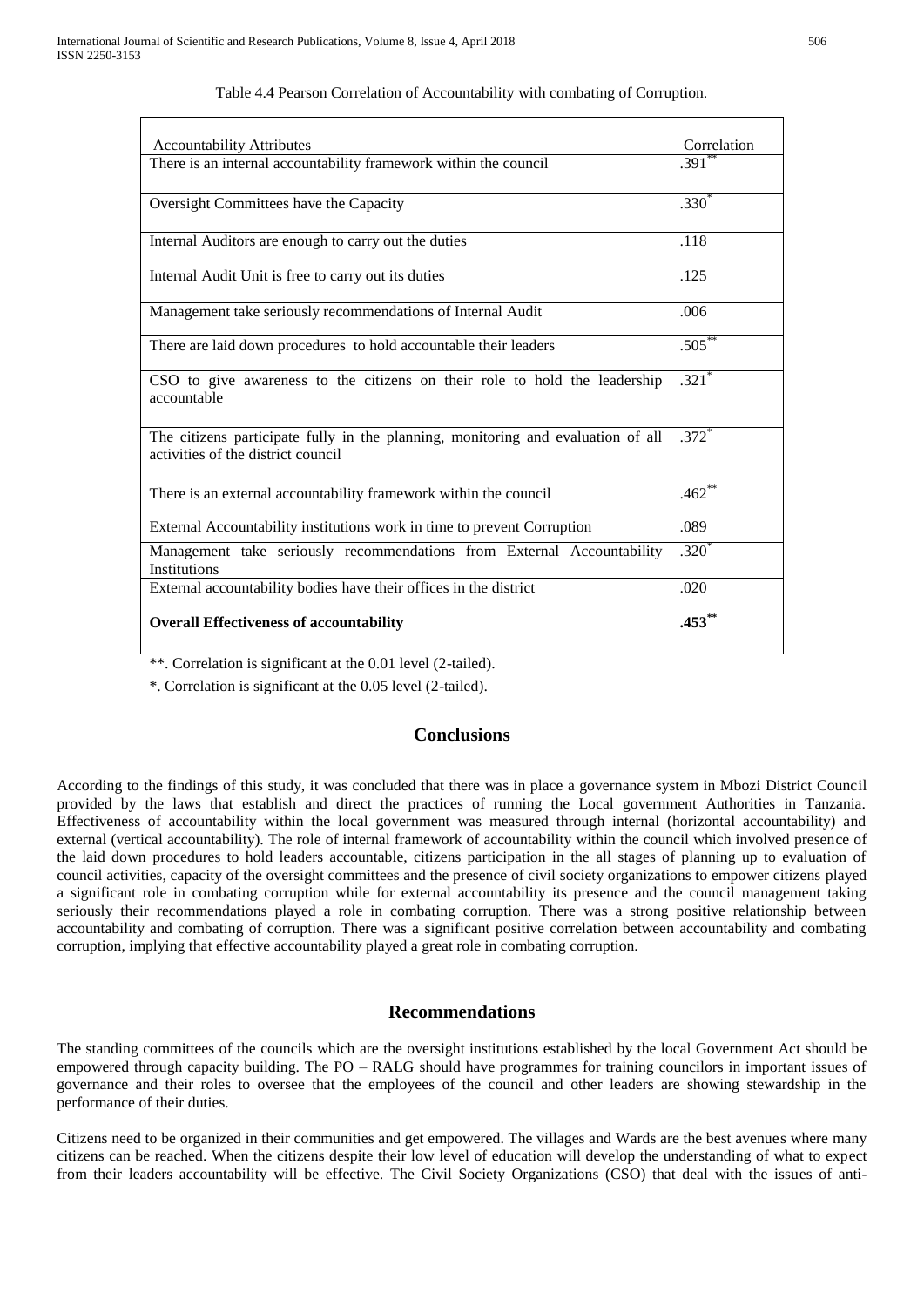International Journal of Scientific and Research Publications, Volume 8, Issue 4, April 2018 507 ISSN 2250-3153

corruption should take a deliberate responsibility of descending to rural areas to empower the common citizens through the right based approach to demand accountability from their local governments.

The agencies of accountability such as the CAG, PPRA and PCCB must take a proactive role in prevention through follow up of resources from the point of origin to the last point where it will be used is the best way to combat corruption.

#### **REFERENCES**

- Asis, M. G. (2000, October ). Reducing Corruption at Local level.
- Ayodele, N. C. (2016). Corrupt Practices in Nigeria Local Government: A Critical Perspective. *IOSR JOurnal of Humanities and Social Science ( IOSR - JHSS)*, 06 - 11.
- DFID. (2013). *DFID's Empowerment and Accountability Programming in Gahana and Malawi.* Independent Commision for Aid Impact, ICAI.
- GOV.UK. (2016). Fighting Fraud and Corruption Locally: The Local Government Counter Fraud and Corruption Strategy 2016 to 2019.
- Jenny Balboa, E. M. (2006). Anti Corruption and Governance the Phillipine Experience. Ho Chi Minhi Vietnam: APEC.

Kimario, P. (2014). *Challenges for Implementing Revenue Collection enhancement: Case for Dar es Salaam City.*

- Klitgaard, R. (1998, March). International Cooperation Against Corruption.
- Makuba, M. B. (2013, February 4). Government can reduce corruption through social accountability. Retrieved from New Vision Website: http://www.newvision.co.ug/new\_vision/news/1313729/government-reduce-corruption-social-accountability
- Mkenda, B. W. (2013). *The role of internal auditors in fighting corruption in selected public organizations in Tanzania;Masters of Business of Administrtaion in Corporate Management of Mzumbe University.*
- Mongi, J. (2015). *Perception of Local Government Authorities' stakeholders on centralized recruitment and selection in Mbeya District Council Tanzania.* School of Public Administration and Management ( SOPAM) Mzumbe University.
- Muro, J. E. (2015). *Leadership and governance factors affecting community participation in Development Projects in Arusha Tanzania, A masters Thesis for Msc. Governance and Leadership Submitted at JKUAT.*
- Nuno Ferreira da Cruz, M. G. (2015). *Local Governance Integrity Principles and Standards.* Transparency International.
- pwc. (2014). *PWC*. Retrieved from www.pwc.com/gx/en/industries/government public services/public sector research centre/publications/assets/pwc- sunational anticorruption initiative.pdf
- REPOA. (2008). *The Oversight Process of the Local Councils in Tanzania.* Dar es Salaa: Research on Poverty Alleviation .

Selaratana, S. (2009). *Accountability in the Thai Public Sector , PhD Thesis, University of Glasgow.*

- Shah, A. (2006, January 25). *World Bank Policy Research Working Paper No.3824.* Retrieved from www.ssrn.com/abstract 877331
- Tanzi, V. (1998, May). Corruption around the World: Causes, Consequences, Scope and Cures. *International Monetary Fund WP/98/63*.
- TI. (2009). *Corruption and Local Government (Transparency International Working Papers).*
- Tidemand, P., & Msami, J. (2010). *The Impact of Local Government Reforms in Tanzania 1998 - 2008 Special Paper 10/1.* Dar es Salaam: Research on Poverty Alleviation (REPOA).
- UNDP. (2003). Accountability Transparency and Integrity.
- URT. (2016). *National Five Years Development Plan 2016/17 - 2020/21.* Dar es Salaam: The Government Printer.

URT. (2017).

URT. (2017, August 22). *TAMISEMI.* Retrieved from TAMISEMI Website: http://www.tamisemi.go.tz/menu\_data/About\_us/Our\_History/History-of-Local-Government-In-Tanzania.pdf